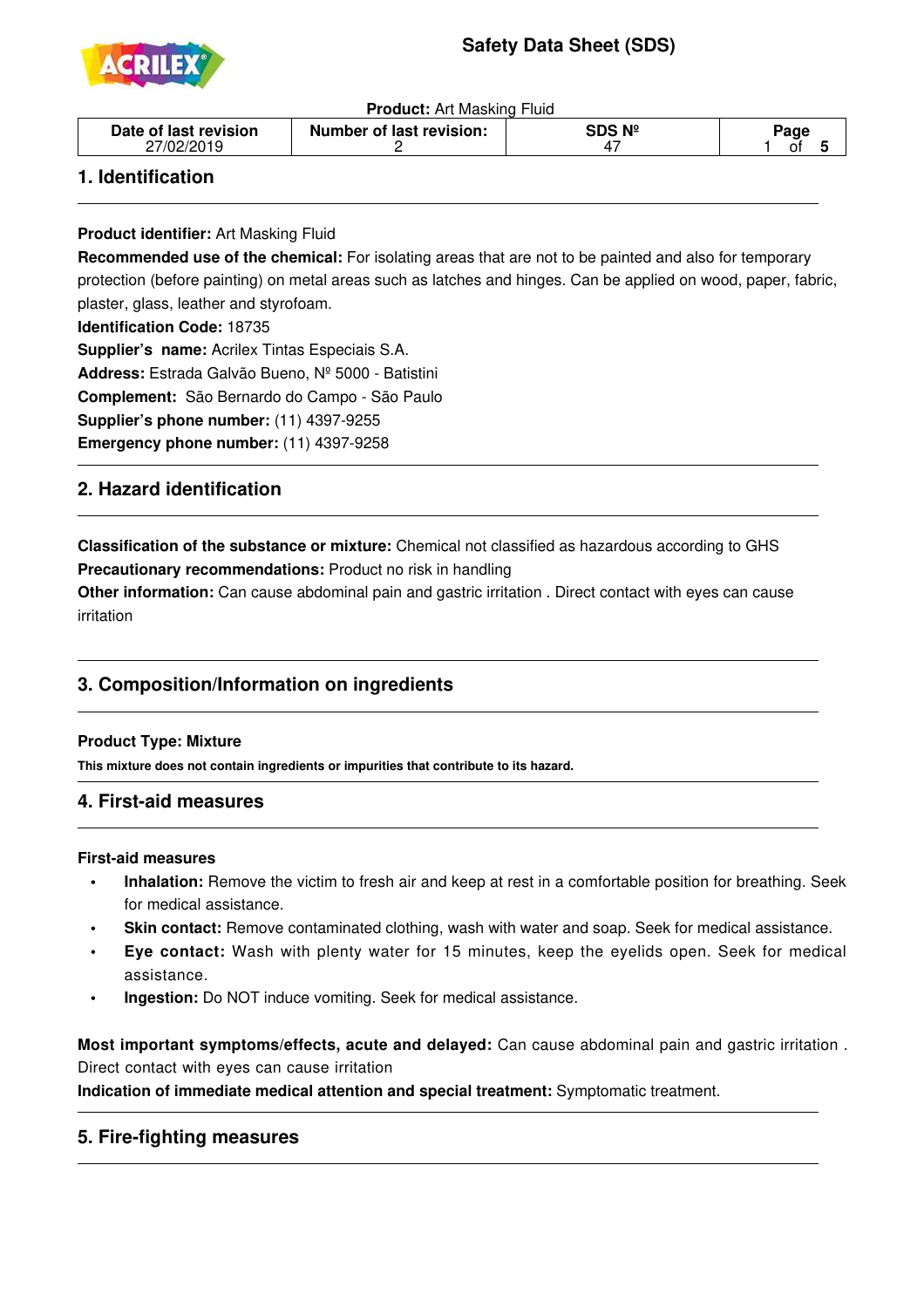

j

j

**Product:** Art Masking Fluid

| Οt |
|----|
|----|

**Suitable extinguishing media:** Foam extinguishers, dry chemical powder, CO2 (carbon dioxide), water nebulization. Cool off the burning packages and take packages which were not affected away from the flames. **Unsuitable extinguishing media:** Direct water jet.

Specific hazards arising from the chemical: It may release toxic gases during the burning. **Special protective actions for fire-fighters:** Use self-contained clothing and adequate protection.

# **6. Accidental release measures**

### **Personal precautions, protective equipment and emergency procedures**

- **For non-emergency personnel:** Personal protective equipment.
- **• •For emergency responders:** Personal protective equipment.

**Environmental precautions:** Shut off leak if possible, avoid contamination of rivers, lakes and water sources by preventing the flow of material into water streams, pipelines and water facilities.

**Methods and materials for containment:** Absorb with soil or other absorbent material.

**Area isolation:** Keep unauthorized persons away from the area.

**Methods and materials for cleaning up:** The cleaning of the place should be made with water and mild detergent. Collect the material in metallic / plastic drums and in good conditions. Disposal must be performed according to the local legislation in force.

# **7. Handling and storage**

#### **Precautions for safe handling**

- **•** Prevention of workers exposure: Handle in accordance with established safety standards. Use personal protective equipment.
- **Fire and explosion:** Non flammable
- Precautions for safe handling: Use appropriate personal protective equipment. Avoid contact with skin, eyes and mucous membranes. Handle the product in a cool and well ventilated place. Do not reuse the package. Do not smoke, eat or drink in the product handling area.
- **• Hygiene measures**
	- **Suitable:** Wash your hands before eating, drinking or using the toilet. Contaminated clothes should be changed and washed before reuse.
	- **Unsuitable:** Do not eat, drink or smoke during the product handling.

#### **Conditions for safe storage**

- **• Conditions for safe storage:** Store the product in cool, dry and ventilated areas away from heat, ignition sources, food and oxidizing agents. Keep packages always closed.
- **• Conditions to avoid including incompatibilities:** Avoid wet areas, outdoor, and without ventilation. Do not store the product with explosive materials, flammable gases and/or toxic, oxidizing substances, corrosive, organic peroxides, spontaneous combustion materials and radioactive Conditions to avoid, including materials.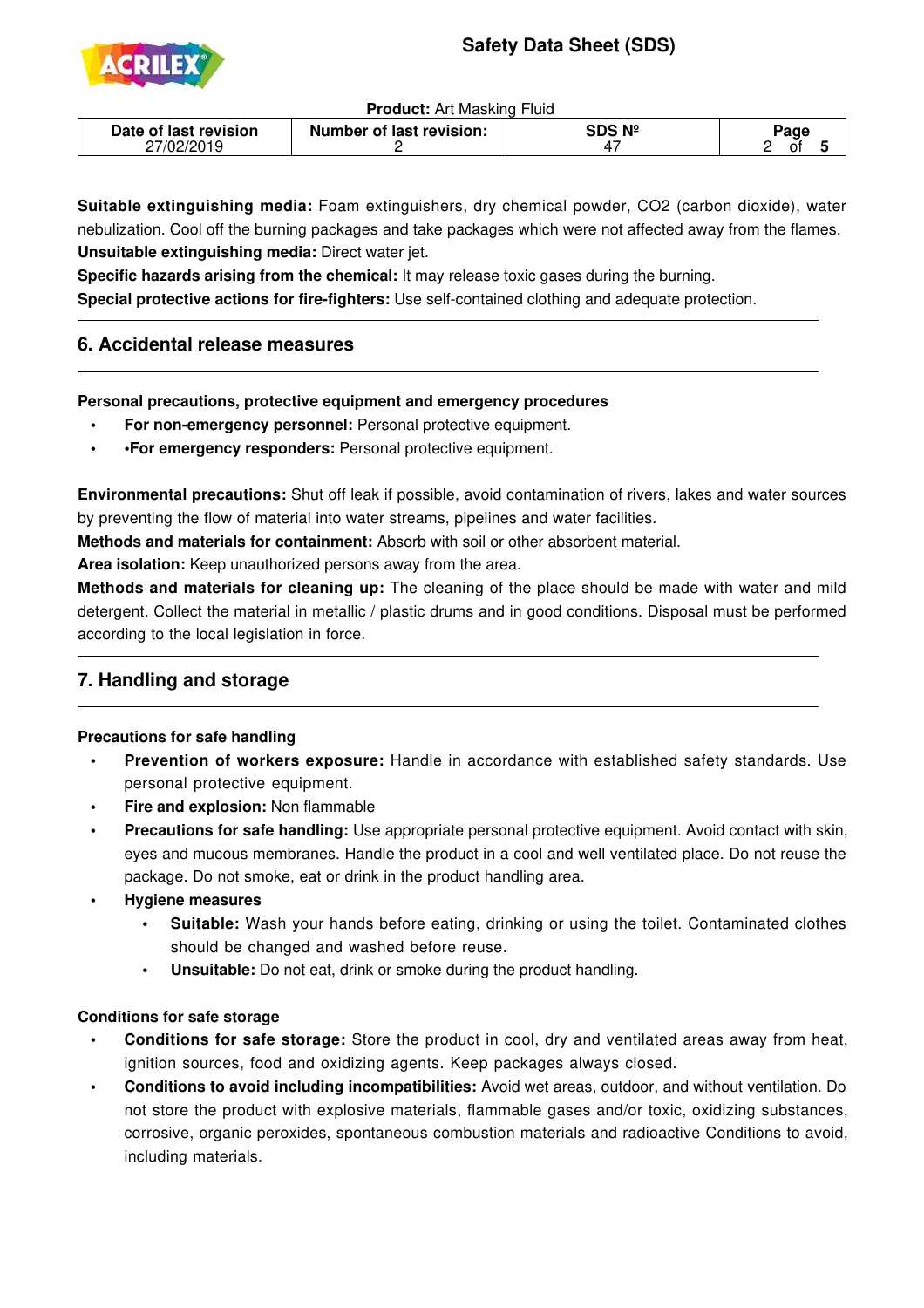

**Product:** Art Masking Fluid

| Date of last revision<br>27/02/2019 | <b>Number of last revision:</b> | SDS Nº | $\mathsf{a}$ age<br>~<br>ບ |
|-------------------------------------|---------------------------------|--------|----------------------------|
|-------------------------------------|---------------------------------|--------|----------------------------|

- **Packaging materials** 
	- **Suitable:** Metallic drums coated internally with varnish and/or plastic containers.
	- **Unsuitable: Not Available.**

**Other information: Not Available.** 

## **8. Exposure controls/personal protection**

#### **Control parameters**

j

- **Occupational exposure limits: Not Available.**
- **• Biological indicators values:** Not Available.
- **Other limits and values: Not Available.**

**Appropriate engineering controls:** Maintain adequate ventilation. Keep emergency shower and eye shower close to workplaces.

**Individual protection measures, such as personal protective equipment**

- **• Eye/face protection:** Safety glasses for chemical products.
- **Skin protection:** Gloves, PVC apron and closed shoes according to working conditions.
- **Respiratory protection:** Mask with chemical filter for organic vapor protection.
- **Hands protection:** PVC gloves or others resistant to organic solvents.
- **Thermal hazards: Not available.**

**Other information:** Not Available.

## **9. Physical and chemical properties**

**•** Appearance

ī

- **Physical state:** Liquid.**; Form:** Liquid.**; Color:** Milky
- **Odour: Typical.**
- **Odour threshold:** Not available.
- **pH:** 10,0 10,5
- **Melting point/freezing point: Not available.**
- **Initial boiling point: Not available.**
- **Boiling range: Not available.**
- **Flash point:** > 100 °C Test: (closed cup)
- **Evaporation rate: Not available.**
- **• Flammability (solid, gas):** Not available.
- **• Lower flammability or explosive limits:** Not available.
- **• Upper flammability or explosive limits:** Not available.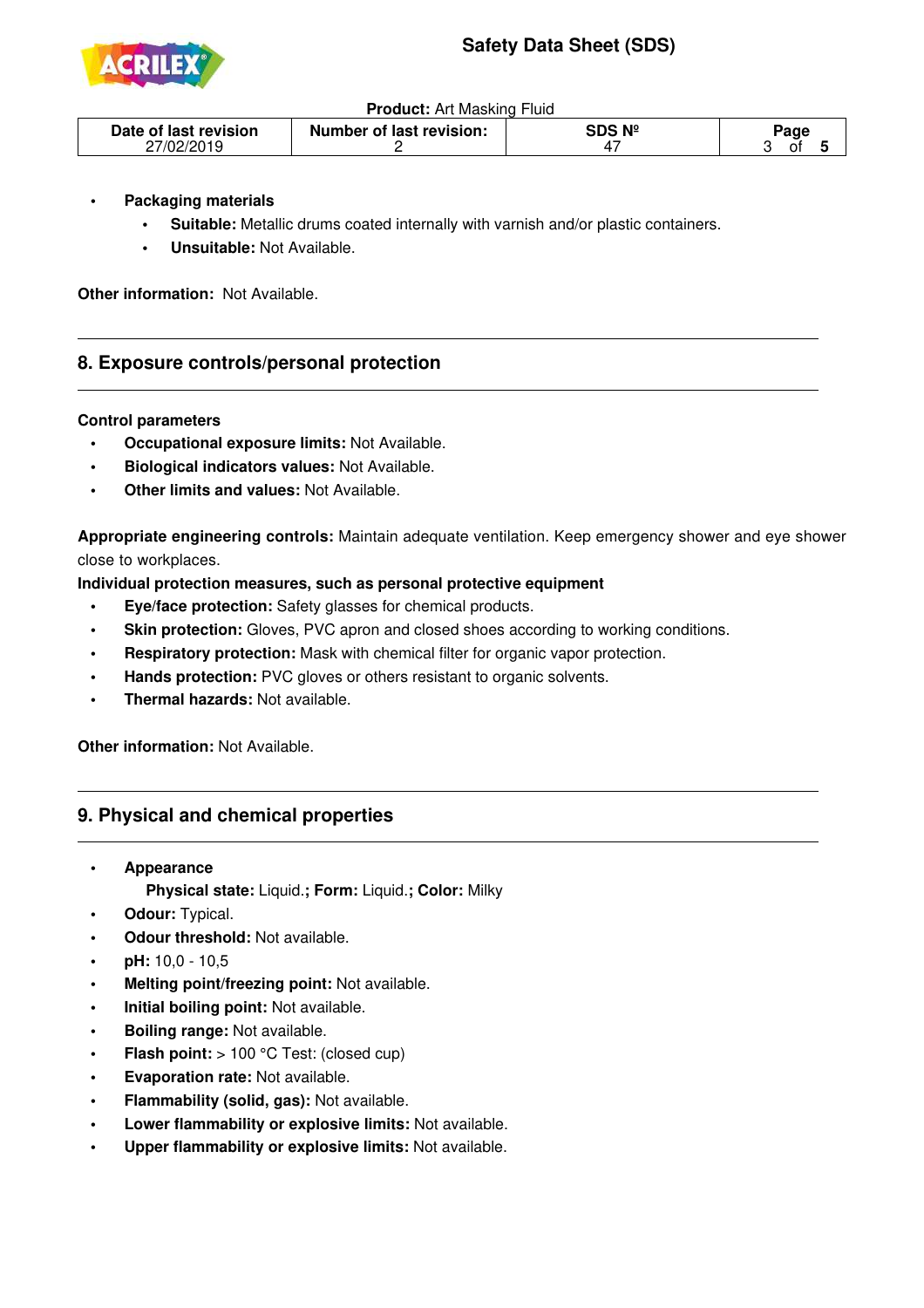

#### **Product:** Art Masking Fluid

| SDS Nº<br>Date of last revision<br><b>Number of last revision:</b><br><sup>o</sup> ag<br>27/02/2019 |
|-----------------------------------------------------------------------------------------------------|
|-----------------------------------------------------------------------------------------------------|

- **Vapour pressure:** Not available
- **Vapour density: Not available.**
- **Relative density:** 0,920 0,970 g/cm<sup>3</sup>
- **Solubility(ies):** water-soluble.
- Partition coefficient: n-octanol/water: Not available.
- **Auto-ignition temperature:** Not available.
- **Decomposition temperature:** Not available.
- **Viscosity: 15 20 seconds Test: CF4**

## **10. Stability and reactivity**

**Chemical stability:** Stable in normal conditions of storage and handling.

**Reactivity:** Not available.

j

j

j

ī

**Possibility of hazardous reactions:** None, when the product is stored, handled and processed correctly. **Conditions to avoid:** Exposure to high temperatures for prolonged periods may cause changes in the product. **Incompatible materials:** Not available.

**Hazardous decomposition products:** Not available.

## **11. Toxicological information**

**Acute toxicity:** The product is not classified for this hazard according to GHS.

**Skin corrosion/irritation:** The product is not classified for this hazard according to GHS.

**Serious eye damage/irritation:** The product is not classified for this hazard according to GHS.

**Respiratory or skin sensitization:** The product is not classified for this hazard according to GHS.

**Germ cell mutagenicity:** The product is not classified for this hazard according to GHS.

**Carcinogenicity:** The product is not classified for this hazard according to GHS.

**Reproductive toxicity:** The product is not classified for this hazard according to GHS.

**STOT-single exposure:** The product is not classified for this hazard according to GHS.

**STOT-repeated exposure:** The product is not classified for this hazard according to GHS.

**Aspiration hazard:** The product is not classified for this hazard according to GHS.

**Additional information:** Can cause abdominal pain and gastric irritation . Direct contact with eyes can cause irritation

# **12. Ecological information**

**Toxicity:** The product is not classified for this hazard according to GHS.

**Persistence and degradability:** Not available.

**Bio accumulative potential:** Not available.

**Mobility in soil:** Not available.

**Other adverse effects:** Product miscible in water. Avoid contamination of rivers, lakes and water sources preventing the flow of material into waterways, pipelines and galleries.